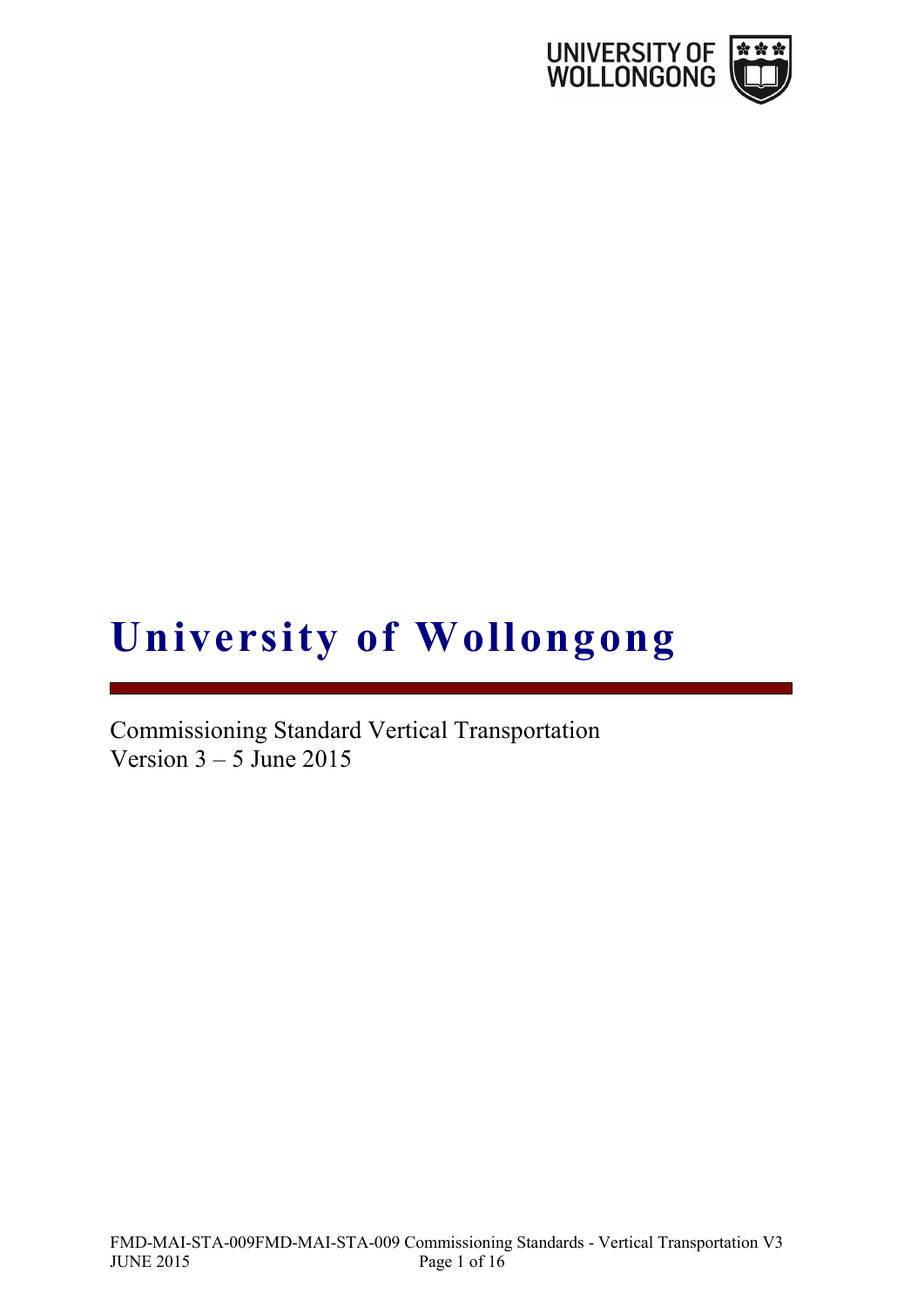

# **VERSION CONTROL SYSTEM**

| <b>Section Modified</b> | <b>Description of Modification</b>                                                                                                          | <b>Version</b> | Organisation               | Representative                                               | Date      |
|-------------------------|---------------------------------------------------------------------------------------------------------------------------------------------|----------------|----------------------------|--------------------------------------------------------------|-----------|
| Throughout              | UOW Logo added to headers                                                                                                                   | V <sub>1</sub> | Asset Technologies Pacific | Tom Poyner                                                   | 01/12/06  |
| 9.2                     | Commissioning Process - added "to meet<br>Practical Completion" in Commissioning<br>Planning box                                            | V1.01          | University of Wollongong   | Chris Hewitt                                                 | 13/05/09  |
| Throughout              | Document updated to reflect name change<br>from Buildings & Grounds (B&G) to<br>Facilities Management Division (FMD) and<br>rebranding logo | V <sub>2</sub> | University of Wollongong   | Yvonne Butcher                                               | 5/3/2012  |
| 9.5.4, 9.7.4            | 9.5.4 - Lift Cars - Added reference to UPS<br>lift self-rescue feature<br>9.7.4 - Added extra line 'safe rescue''                           | V <sub>3</sub> | University of Wollongong   | Peter Sparkowski - Acting<br>Manager Maintenance &<br>Energy | 9/3/2012  |
| Throughout              | Reviewed, no changes                                                                                                                        | V <sub>3</sub> | University of Wollongong   | Brent Michell,<br><b>Electrical Maintenance Officer</b>      | 5/6/21015 |
|                         |                                                                                                                                             |                |                            |                                                              |           |
|                         |                                                                                                                                             |                |                            |                                                              |           |
|                         |                                                                                                                                             |                |                            |                                                              |           |
|                         |                                                                                                                                             |                |                            |                                                              |           |
|                         |                                                                                                                                             |                |                            |                                                              |           |
|                         |                                                                                                                                             |                |                            |                                                              |           |
|                         |                                                                                                                                             |                |                            |                                                              |           |
|                         |                                                                                                                                             |                |                            |                                                              |           |
|                         |                                                                                                                                             |                |                            |                                                              |           |
|                         |                                                                                                                                             |                |                            |                                                              |           |
|                         |                                                                                                                                             |                |                            |                                                              |           |
|                         |                                                                                                                                             |                |                            |                                                              |           |
|                         |                                                                                                                                             |                |                            |                                                              |           |
|                         |                                                                                                                                             |                |                            |                                                              |           |
|                         |                                                                                                                                             |                |                            |                                                              |           |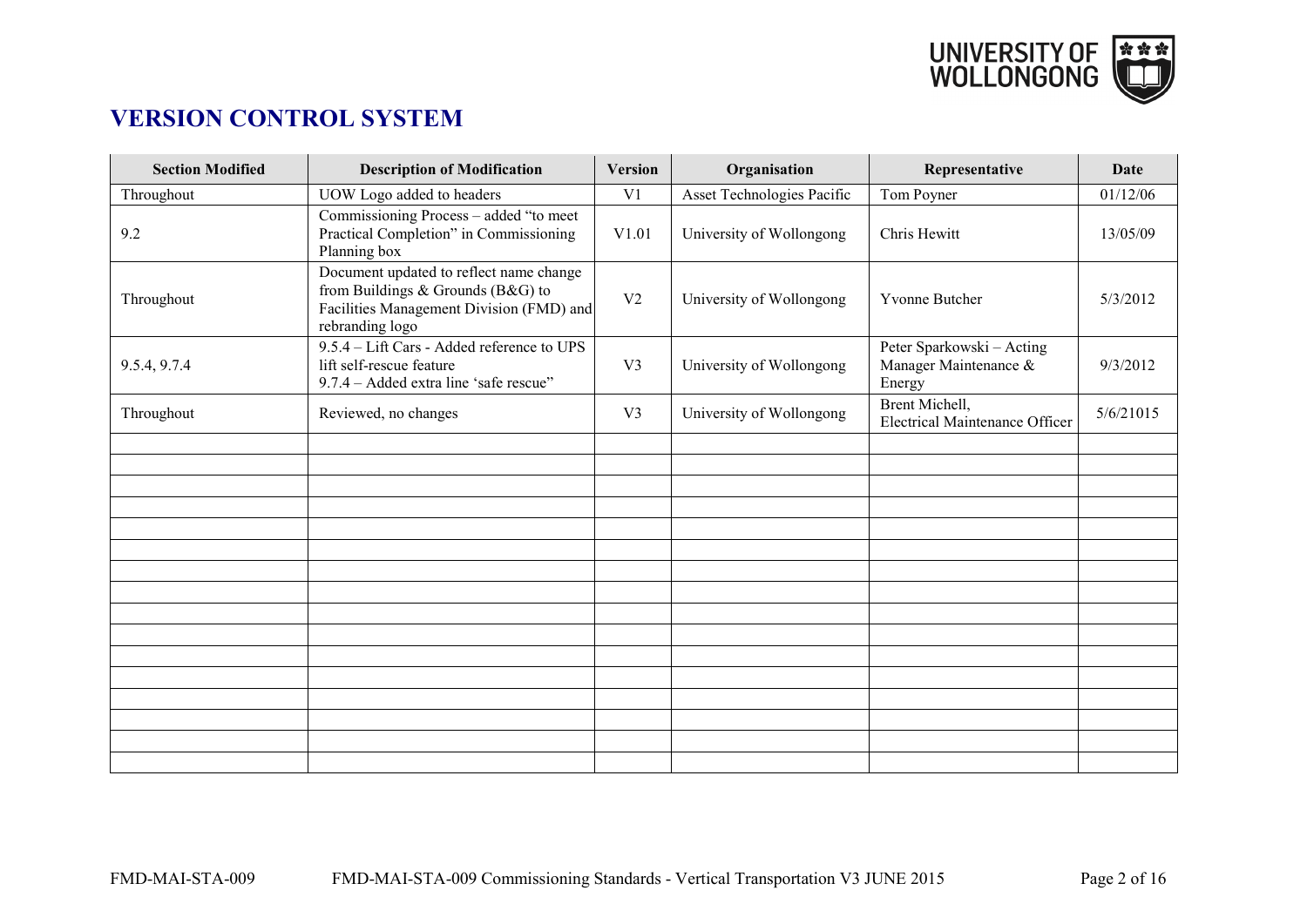

# **TABLE OF CONTENTS**

| 9.5.1        |                                                                                                                                                                                                                                                                                                                                                                 |
|--------------|-----------------------------------------------------------------------------------------------------------------------------------------------------------------------------------------------------------------------------------------------------------------------------------------------------------------------------------------------------------------|
| 9.5.2        |                                                                                                                                                                                                                                                                                                                                                                 |
| 9.5.3        |                                                                                                                                                                                                                                                                                                                                                                 |
| 9.5.4        |                                                                                                                                                                                                                                                                                                                                                                 |
| 9.5.5        |                                                                                                                                                                                                                                                                                                                                                                 |
| 9.5.6        |                                                                                                                                                                                                                                                                                                                                                                 |
|              |                                                                                                                                                                                                                                                                                                                                                                 |
|              |                                                                                                                                                                                                                                                                                                                                                                 |
| 9.7.1        |                                                                                                                                                                                                                                                                                                                                                                 |
| Cabling<br>8 |                                                                                                                                                                                                                                                                                                                                                                 |
| 9.7.2        |                                                                                                                                                                                                                                                                                                                                                                 |
| 9.7.3        |                                                                                                                                                                                                                                                                                                                                                                 |
| 9.7.4        |                                                                                                                                                                                                                                                                                                                                                                 |
| 9.7.5        |                                                                                                                                                                                                                                                                                                                                                                 |
| 9.7.6        |                                                                                                                                                                                                                                                                                                                                                                 |
|              | Vertical Transportation Commissioning Schedule - Electrical & Communications<br>Vertical Transportation Commissioning Schedule - Machine Room 10<br>Vertical Transportation Commissioning Schedule - Lift Cars 11<br>Vertical Transportation Commissioning Schedule - Lift Controls 12<br>Vertical Transportation Commissioning Schedule - Operator Terminal 13 |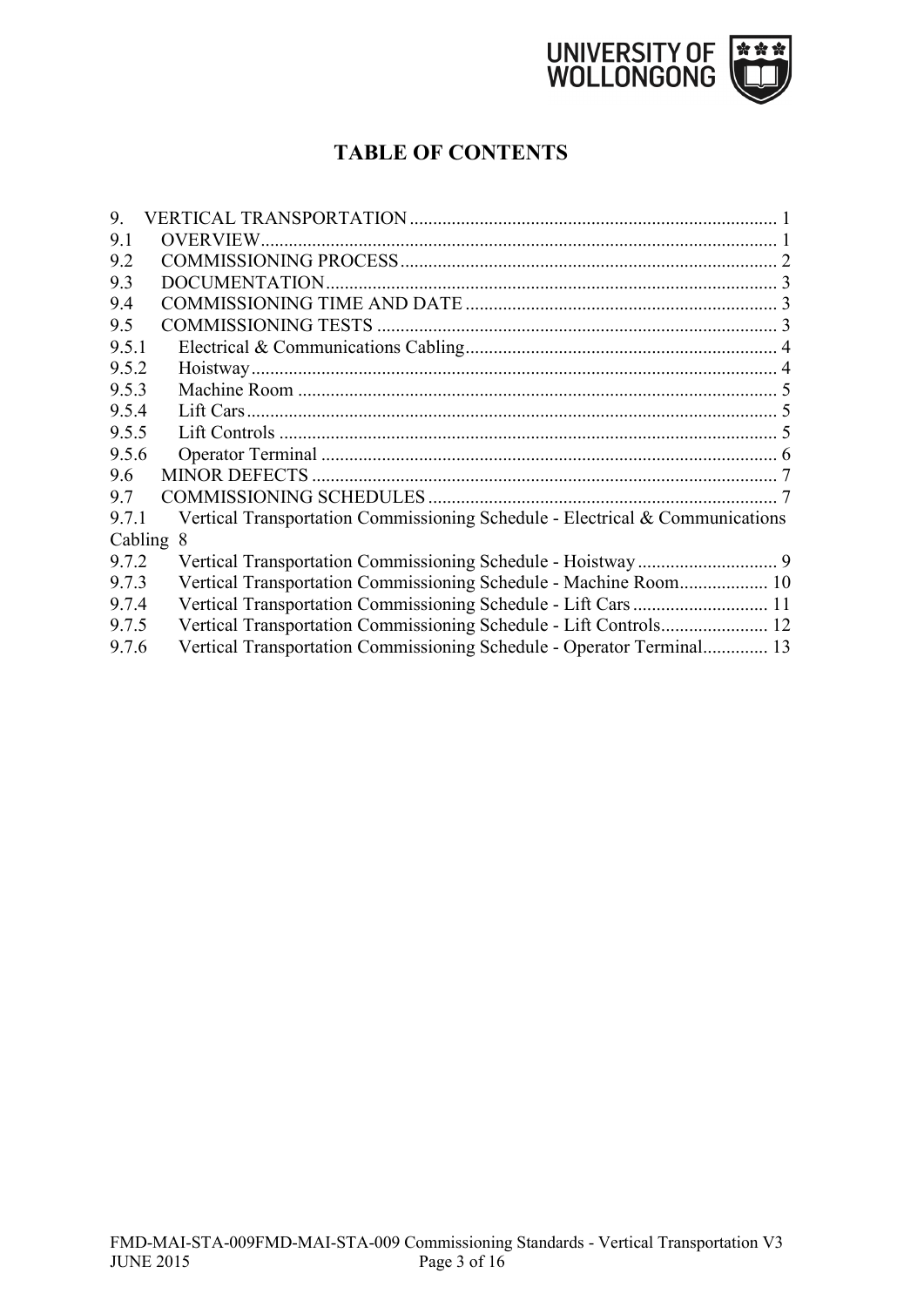

# <span id="page-3-0"></span>**9. VERTICAL TRANSPORTATION**

The primary functions of vertical transportation are to facilitate non-emergency pedestrian flows within the building, provide disability access and provide conveyance of heavy or bulky goods.

Vertical transport systems comprise:

- a. Lift car;
- b. Lift controls;
- c. Trailing cables;
- d. Lift communications;
- e. Lift interfaces.

#### <span id="page-3-1"></span>**9.1 OVERVIEW**

The quality control process for the mechanical services involves the following stages:

| <b>Stages</b> | <b>Description</b>                                                                                                                                                                                                                                                                                                                                                                  | <b>Parties Involved</b>        |
|---------------|-------------------------------------------------------------------------------------------------------------------------------------------------------------------------------------------------------------------------------------------------------------------------------------------------------------------------------------------------------------------------------------|--------------------------------|
| Stage 1       | Unit Testing - Performed by the manufacturer of the equipment.                                                                                                                                                                                                                                                                                                                      | Manufacturer                   |
| Stage 2       | Installation Inspections - Performed by the project manager<br>during the installation process. The objective is to identify poorly<br>installed equipment or areas of non-compliance with the<br>provisions of the design specifications. Provided the defect is<br>identified at an early stage, the cost of remedial work and delays<br>to the project program can be minimised. | Project Manager                |
| Stage 3       | Final Commissioning - Performed by the installation contractor<br>and witnessed by the project manager.                                                                                                                                                                                                                                                                             | Contractor,<br>Project Manager |

*Table 1 - Commissioning Stages*

Final commissioning is the most important part of the quality control process. It is at this stage of the project that the project manager will determine whether the system is ready to be approved for Practical Completion.

All commissioning tests are critical and shall be performed to ensure that all vertical transport systems operate correctly. It is UOW's objective to complete the commissioning tests with zero defects remaining in the system.

The commissioning tests have been designed to test the functionality and performance of the vertical transportation equipment and controls. It is important to ensure that the vertical transport systems operate efficiently and safely and comply with the design specification.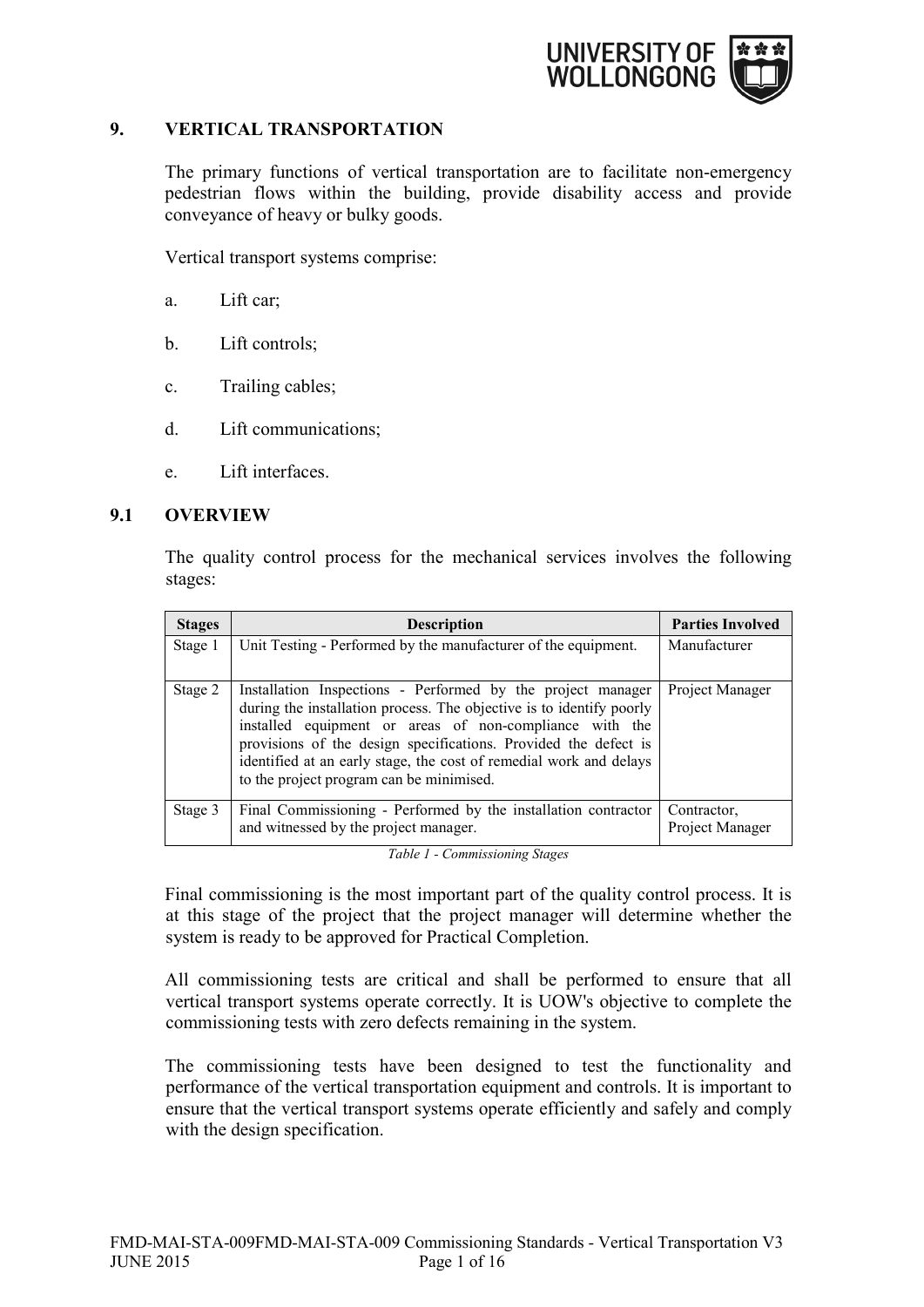

# <span id="page-4-0"></span>**9.2 COMMISSIONING PROCESS**

The following flow diagram depicts the commissioning process:



*Figure 1 - Commissioning Process Flowchart*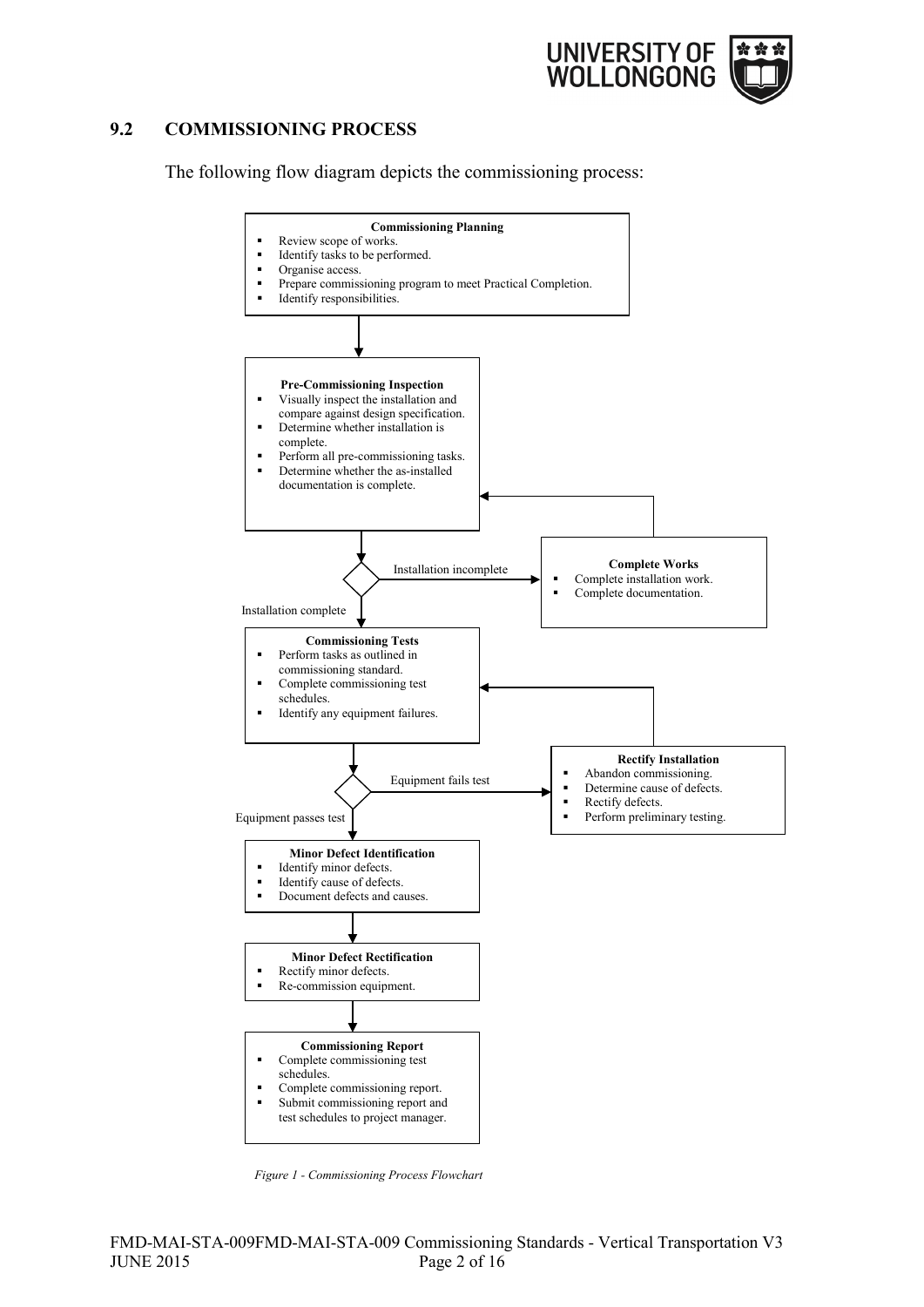

# <span id="page-5-0"></span>**9.3 DOCUMENTATION**

The contractor shall submit a complete set of documentation to the project manager no later than one (1) week prior to the planned commissioning date. As a minimum the documentation shall comprise:

- a. As-installed drawings;
- b. Equipment technical manuals;
- c. Equipment operation manuals;
- d. Software manuals.

The contractor shall obtain written approval of the documentation from the project manager before commencing the commissioning tests.

# <span id="page-5-1"></span>**9.4 COMMISSIONING TIME AND DATE**

The contractor shall submit a program to the project manager containing the proposed time and date for each commissioning test at least two (2) weeks prior to the planned commissioning date. The program must contain allowances for defect rectification and remedial works.

The contractor shall obtain written approval of the program from the project manager before commencing the commissioning tests.

## <span id="page-5-2"></span>**9.5 COMMISSIONING TESTS**

Commissioning tests shall be performed to assess the functionality and performance of the vertical transport system. Each commissioning test is specific to the equipment being tested.

Persons with qualifications and experience suitable for the testing and inspection tasks shall perform all commissioning tasks and associated remedial work.

As each commissioning test is performed, the results shall be recorded on the appropriate commissioning test schedule. Any comments regarding abnormal operation in particular to failed tests shall be recorded in the comments section of the commissioning schedule.

If the equipment fails a test then the commissioning process shall be abandoned. The contractor shall determine the cause of the defects and retest the equipment. A report shall be provided to the project manager outlining the cause of the failure and the action taken to ensure that the remainder of the installation shall not experience the same failure.

All tests shall be performed in accordance with relevant codes, regulations and standards. Appropriate safety precautions and procedures must be followed at all times.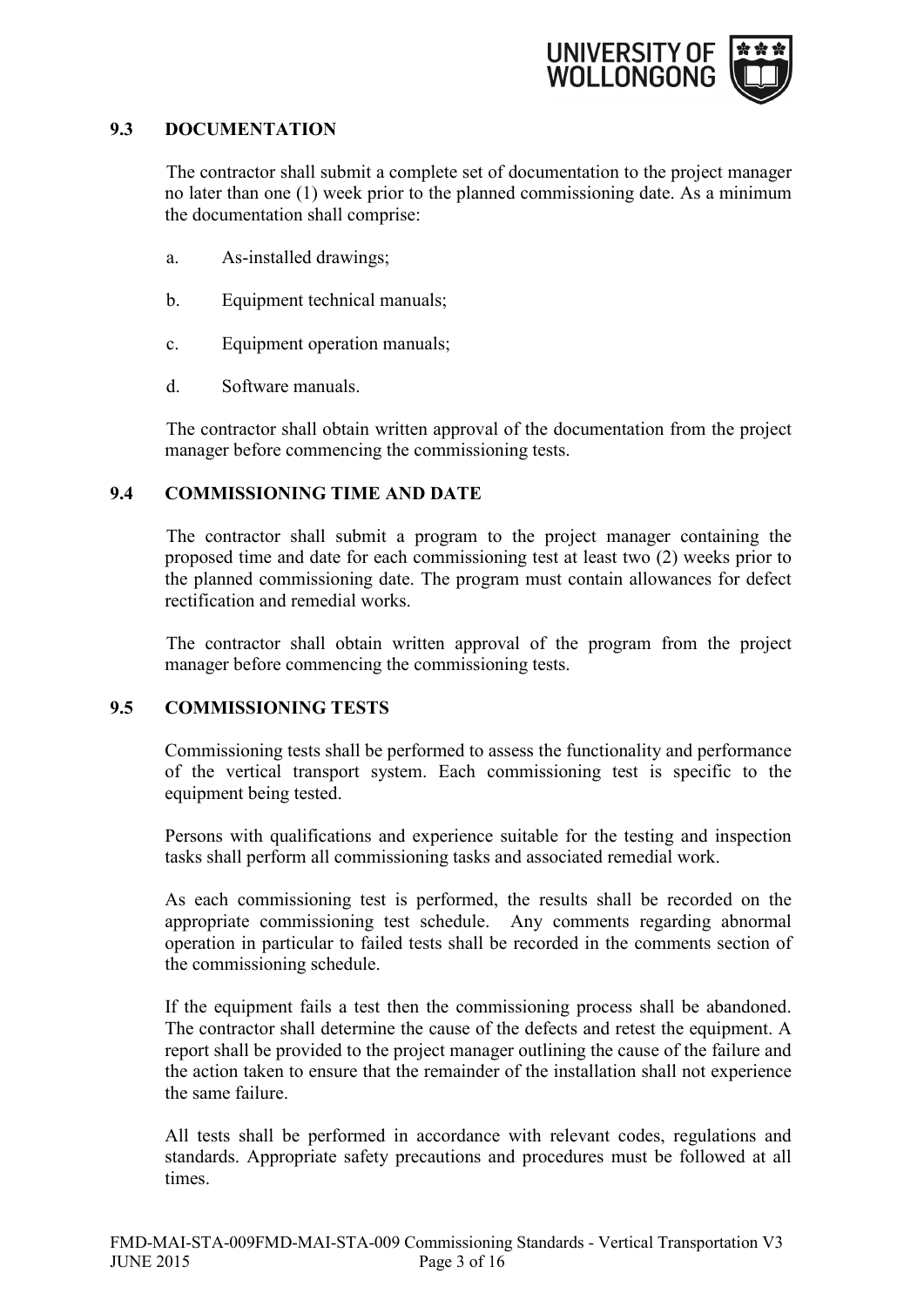

# <span id="page-6-0"></span>**9.5.1 Electrical & Communications Cabling**

The contractor shall perform the following commissioning tasks for all electrical and communications cabling:

- a. Verify that cabling has been correctly sized;
- b. Verify the correct type of cabling has been selected;
- c. Verify that cabling has been protected from mechanical damage;
- d. Verify that cabling has been concealed wherever possible in ceiling spaces, wall cavities, risers and the like;
- e. Verify that all cabling has been correctly labelled in accordance with UOW's labelling convention.

## <span id="page-6-1"></span>**9.5.2 Hoistway**

The contractor shall perform the following commissioning tasks for all hoistways:

- a. Verify by visual inspection that the hoistway has been completely and correctly constructed;
- b. Verify by visual inspection that the hoistway is clean and dry;
- c. Verify that the lift shaft is easily accessible for maintenance;
- d. Verify that adequate lighting has been provided in the lift shaft;
- e. Verify that a top of car inspection unit has been installed;
- f. Verify that the top of car inspection unit has full control of the lift for maintenance purposes;
- g. Verify that emergency stop switches have been provided at the top and bottom of the lift pit access ladder;
- h. Verify the operation the emergency stop switches;
- i. Verify that counterweight guards have been installed in the lift pit;
- j. Verify that adequate ventilation has been provided to prevent undesirable air flows from lift car movement;
- k. Verify that adequate insulation has been provided to prevent noise from travelling between floors through the lift shaft.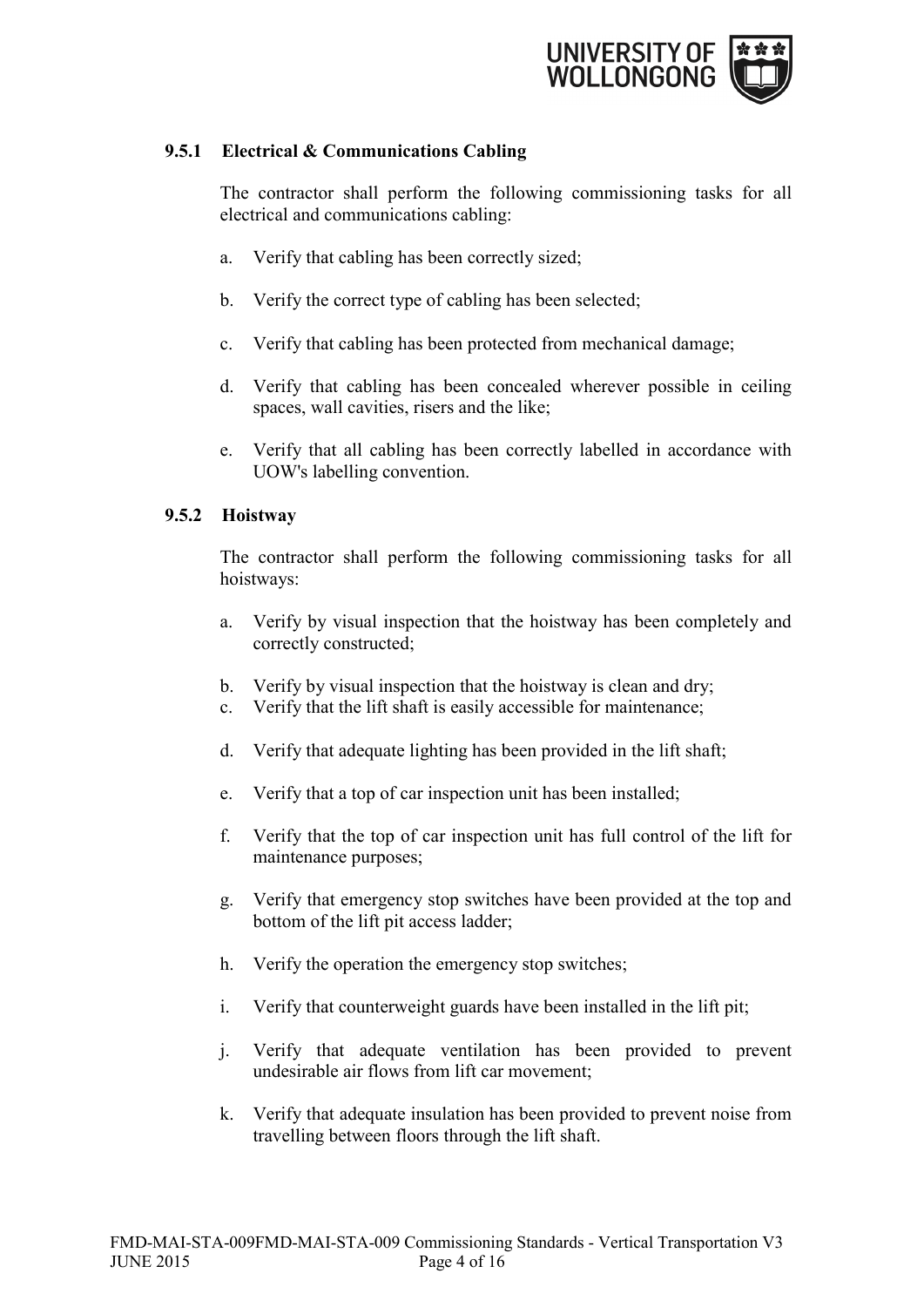

## <span id="page-7-0"></span>**9.5.3 Machine Room**

The contractor shall perform the following commissioning tasks for the lift machine room:

- a. Verify that adequate ventilation and cooling has been provided to prevent equipment overheating;
- b. Verify that adequate lighting has been provided in the lift machine room;
- c. Verify walls, floor and ceiling have been finished with a high gloss paint for ease of cleaning;
- d. Verify that the machine room equipment has been labelled in accordance with UOW's asset register convention;
- e. Verify that signage has been provided to identify the machine room access door and that the signage is in accordance with UOW's signage convention.

# <span id="page-7-1"></span>**9.5.4 Lift Cars**

The contractor shall perform the following commissioning tasks for all lift cars:

- a. Verify that all lift cars (passenger, goods and restricted use transportation) have been constructed to the specified dimensions and load bearing capacity in the design documentation;
- b. Verify that lift cars have been provided with adequate lighting;
- c. Verify that an exhaust fan has been installed and operates correctly in all enclosed lift cars;
- d. Verify that an emergency phone with an automatic connection to the lift monitoring facility has been provided in each lift car;
- e. Verify that passenger lift cars are wheel chair accessible.
- f. Verify UPS lift self-rescue feature.

# <span id="page-7-2"></span>**9.5.5 Lift Controls**

The contractor shall perform the following commissioning tasks for all lift controls. The contractor shall perform all tests during peak demand periods whenever possible.

a. Verify that all buttons have been installed at the correct height;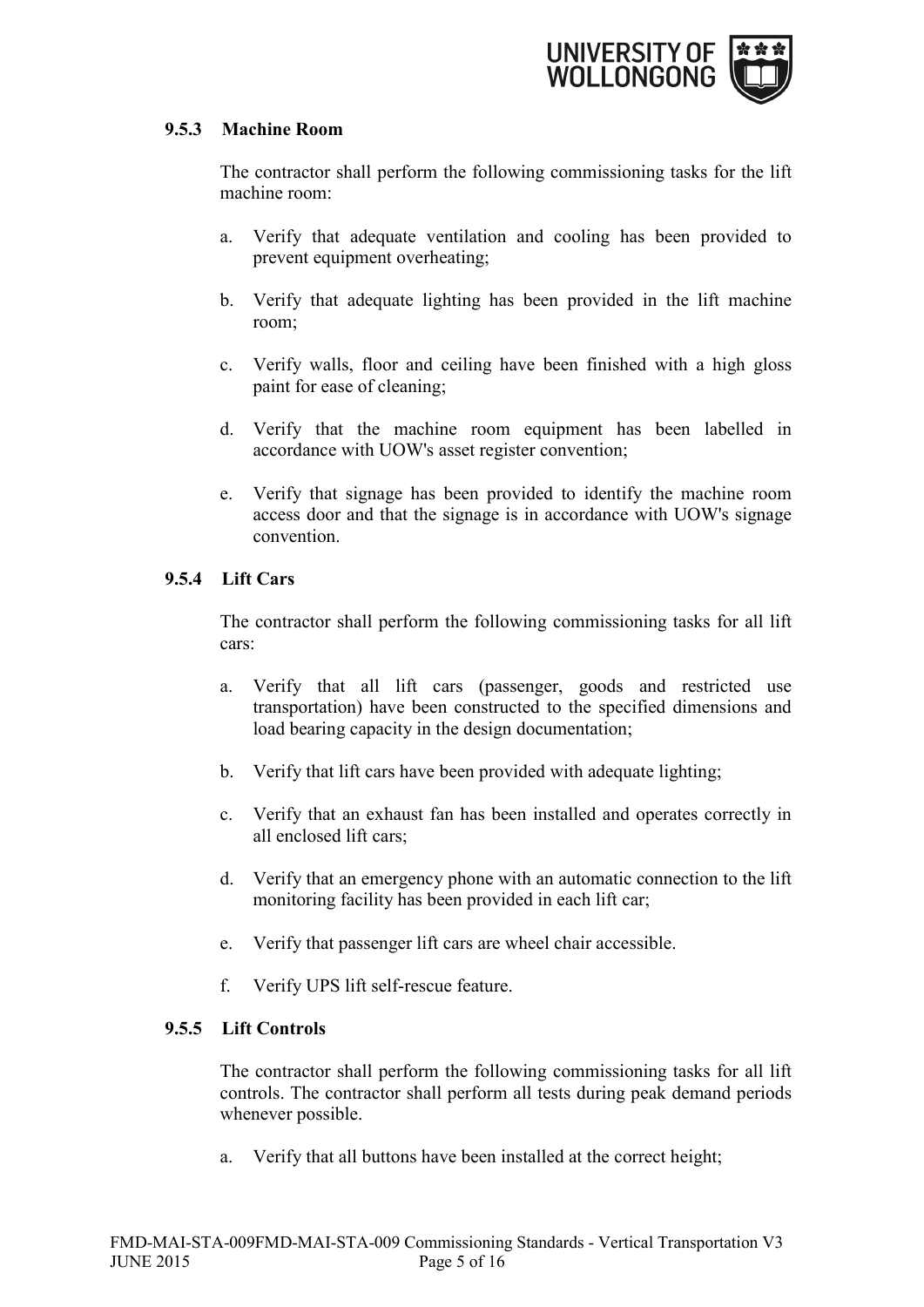

- b. Verify that all buttons have been correctly embossed with Braille equivalents;
- c. Verify that down buttons have been illuminated with red LEDs;
- d. Verify that up buttons have been illuminated with green LEDs;
- e. Verify that indicator signs have been provided outside each lift entrance on each floor and that signs indicate direction of travel, floor location and operational messages such as "Out of Service";
- f. Verify that the voice annunciation feature is clear and audible;
- g. Press the call button for a lift and verify that the lift arrives within 65 seconds. Record the waiting time in the commissioning schedule;
- h. Press the button to each floor and verify that the lift stops at each floor, doors open to allow passengers to alight or enter lift and doors close automatically after passenger flow has ceased;
- i. Verify that the emergency stop button stops the lift and applies emergency brakes. Verify that an alarm is received at the operator terminal to indicate that the emergency stop action has been activated;
- j. Verify the operation of the door open button;
- k. Verify the operation of the door close button;
- l. Verify that the lift doors will not close while an object or person is between the lift doors.

# <span id="page-8-0"></span>**9.5.6 Operator Terminal**

The contractor shall perform the following commissioning tasks for the lift operator terminal:

- a. Verify that all hardware and peripherals have been supplied and correctly connected, including a central processing unit and an LCD monitor;
- b. Verify that all drivers and software control and monitoring programs have been correctly installed and configured;
- c. Verify that a backup copy of the latest version of the application software is available at the operator terminal;
- d. Verify that the operator terminal has been programmed to perform the following functions:
	- Alarm management;
	- Control strategy programming;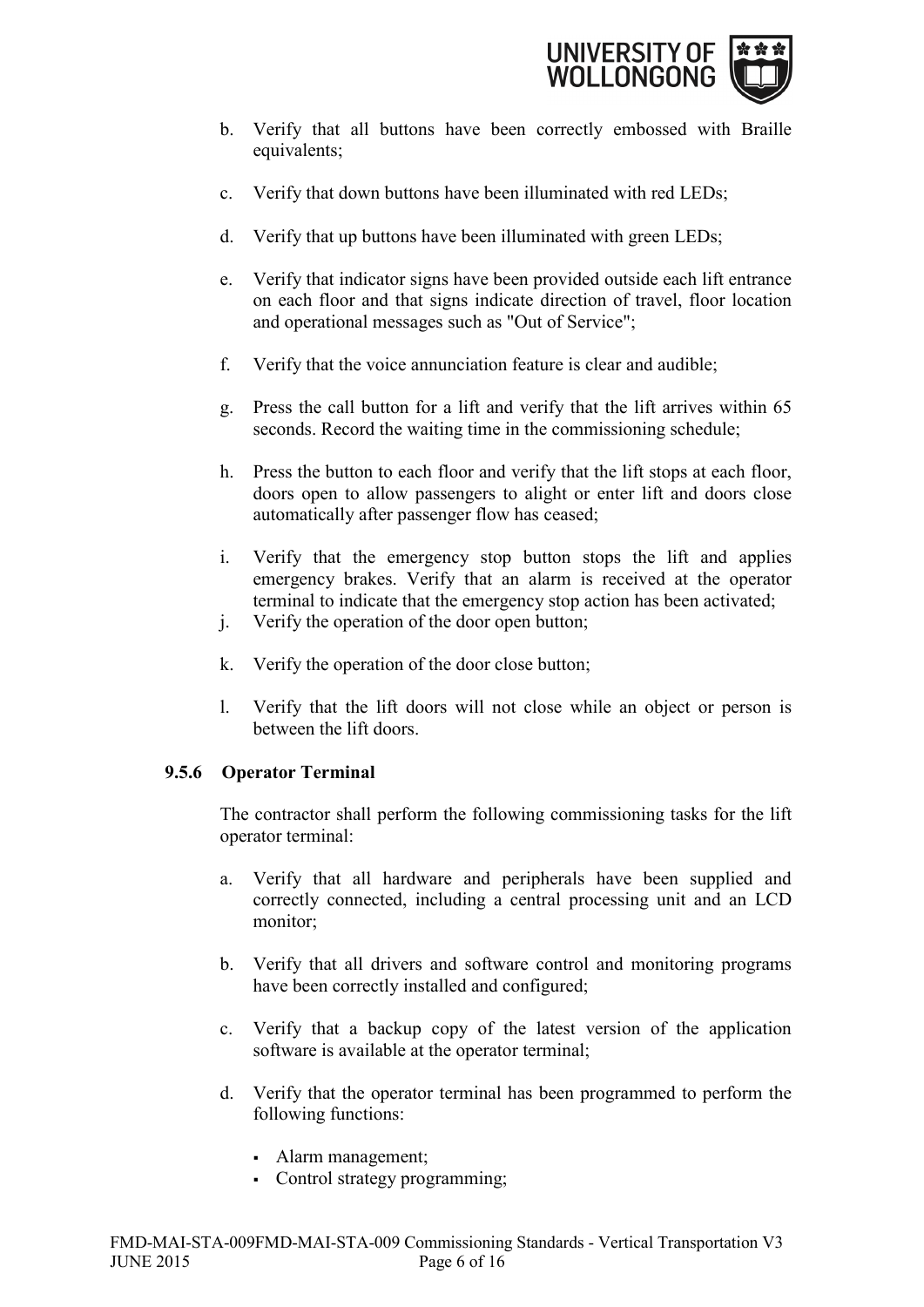

- Lift car access programming;
- Manual control of lift cars;
- Interfaced communication with BMCS, EMAC and fire systems;
- Reporting.
- e. Verify that the operator terminal can produce the following reports:
	- Lift Alarm Report;
	- Out of Service Report;
	- System Communications Fault Report;
	- Operator Activity Report;
	- Lift Activity Report.

## <span id="page-9-0"></span>**9.6 MINOR DEFECTS**

As minor defects are identified during the commissioning tests, each defect shall be rectified before proceeding to the next test. The equipment that was found to be defective will be recorded in the commissioning report.

Once rectification is complete, the equipment shall be retested and the results recorded in the commissioning schedules.

## <span id="page-9-1"></span>**9.7 COMMISSIONING SCHEDULES**

The commissioning schedules shall be completed in accordance with this standard. Where equipment needs to be retested, the retest results shall be recorded. At the completion of the commissioning tests, UOW shall have one complete set of commissioning schedules containing all vertical transportation equipment that is free of defects.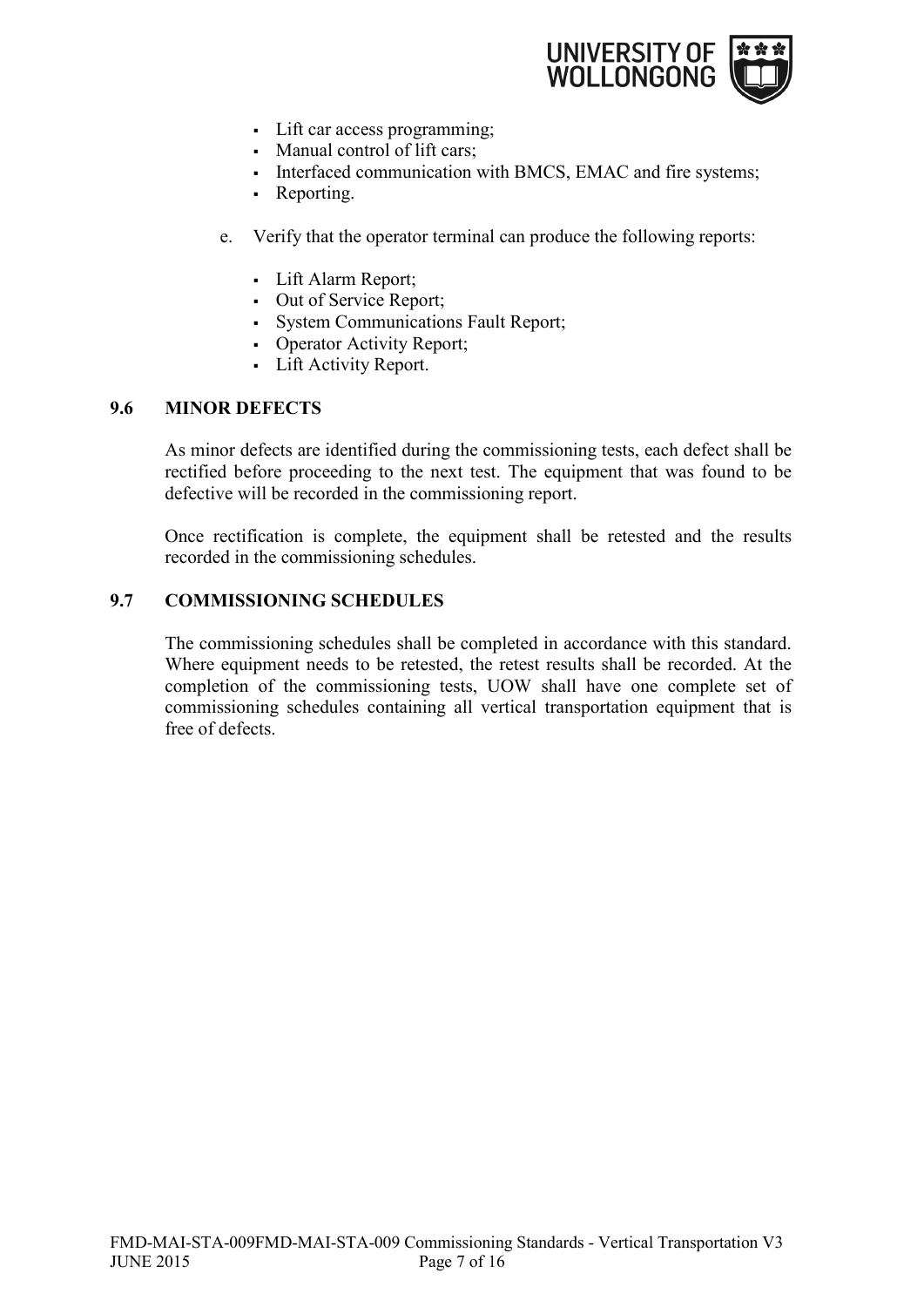

# Building Number: \_\_\_\_\_\_\_\_\_\_\_\_\_\_\_ Building Name: \_\_\_\_\_\_\_\_\_\_\_\_\_\_\_\_\_\_\_\_\_\_\_ Lift Number: \_\_\_\_\_\_\_\_\_\_\_\_\_\_\_\_\_\_\_ Lift Location: \_\_\_\_\_\_\_\_\_\_\_\_\_\_\_\_\_\_\_ Lift Type: \_\_\_\_\_\_\_\_\_\_\_\_\_ Lift Capacity: \_\_\_\_\_\_\_\_\_\_ Commissioning Date:  $\frac{1}{2}$ **Test Commissioning Test Reference Notes Defect Details Pass Fail** Cable Sizing **Ⅰ □ □ □** Cable Type **b**  $\Box$   $\Box$   $\Box$ Mechanical Protection **⃞ ⃞** Cabling Installation **Ⅰ □ □** □ Labelling  $\Box$   $\Box$   $\Box$

#### **9.7.1 Vertical Transportation Commissioning Schedule - Electrical & Communications Cabling**

Commissioning Contractor Representative:

<span id="page-10-0"></span>Commissioning Contractor Name: \_\_\_\_\_\_\_\_\_\_\_\_\_\_\_\_\_\_\_\_\_\_\_\_\_\_\_ Project Manager Name: \_\_\_\_\_\_\_\_\_\_\_\_\_\_\_\_\_\_\_\_\_\_\_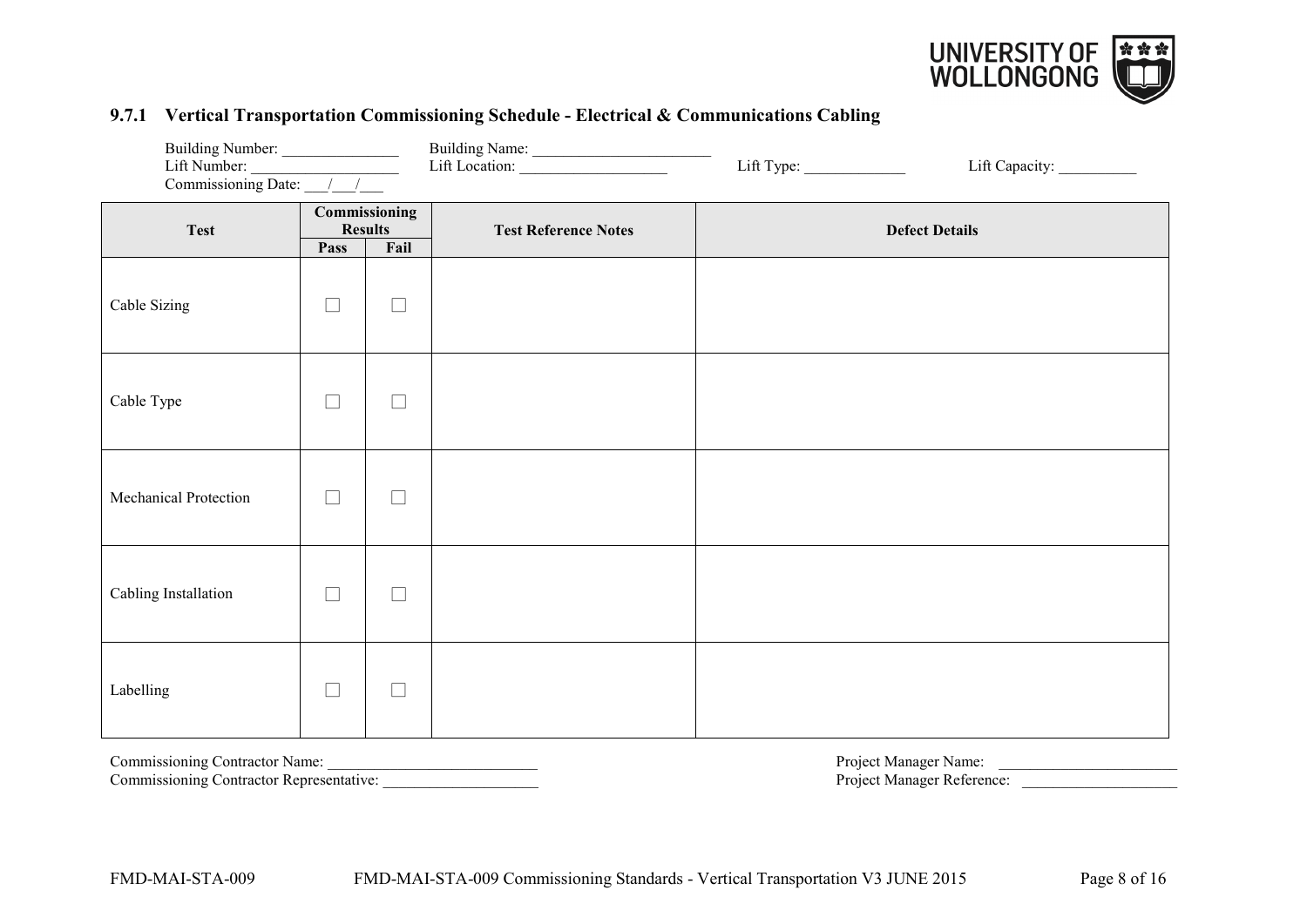

#### **9.7.2 Vertical Transportation Commissioning Schedule - Hoistway**

| Building Number:<br>Lift Number:<br>Commissioning Date: __/__/___ |        |                                         | Building Name:<br>Lift Location: | Lift Capacity: ___________ |  |
|-------------------------------------------------------------------|--------|-----------------------------------------|----------------------------------|----------------------------|--|
| <b>Test</b>                                                       | Pass   | Commissioning<br><b>Results</b><br>Fail | <b>Test Reference Notes</b>      | <b>Defect Details</b>      |  |
| Construction                                                      | $\Box$ | $\Box$                                  |                                  |                            |  |
| Clean & Dry                                                       | $\Box$ | $\Box$                                  |                                  |                            |  |
| Accessibility                                                     | $\Box$ | $\Box$                                  |                                  |                            |  |
| Lighting                                                          | $\Box$ | $\overline{\phantom{a}}$                |                                  |                            |  |
| Top of Car Inspection Unit                                        | $\Box$ | L                                       |                                  |                            |  |
| Emergency Stop                                                    | $\Box$ | $\Box$                                  |                                  |                            |  |
| Counterweight Guards                                              | $\Box$ | $\sim$                                  |                                  |                            |  |
| Ventilation                                                       | $\Box$ | L                                       |                                  |                            |  |
| Insulation                                                        | $\Box$ | $\overline{\phantom{a}}$                |                                  |                            |  |

Commissioning Contractor Name: \_\_\_\_\_\_\_\_\_\_\_\_\_\_\_\_\_\_\_\_\_\_\_\_\_\_\_ Project Manager Name: \_\_\_\_\_\_\_\_\_\_\_\_\_\_\_\_\_\_\_\_\_\_\_

<span id="page-11-0"></span>Commissioning Contractor Representative: \_\_\_\_\_\_\_\_\_\_\_\_\_\_\_\_\_\_\_\_ Project Manager Reference: \_\_\_\_\_\_\_\_\_\_\_\_\_\_\_\_\_\_\_\_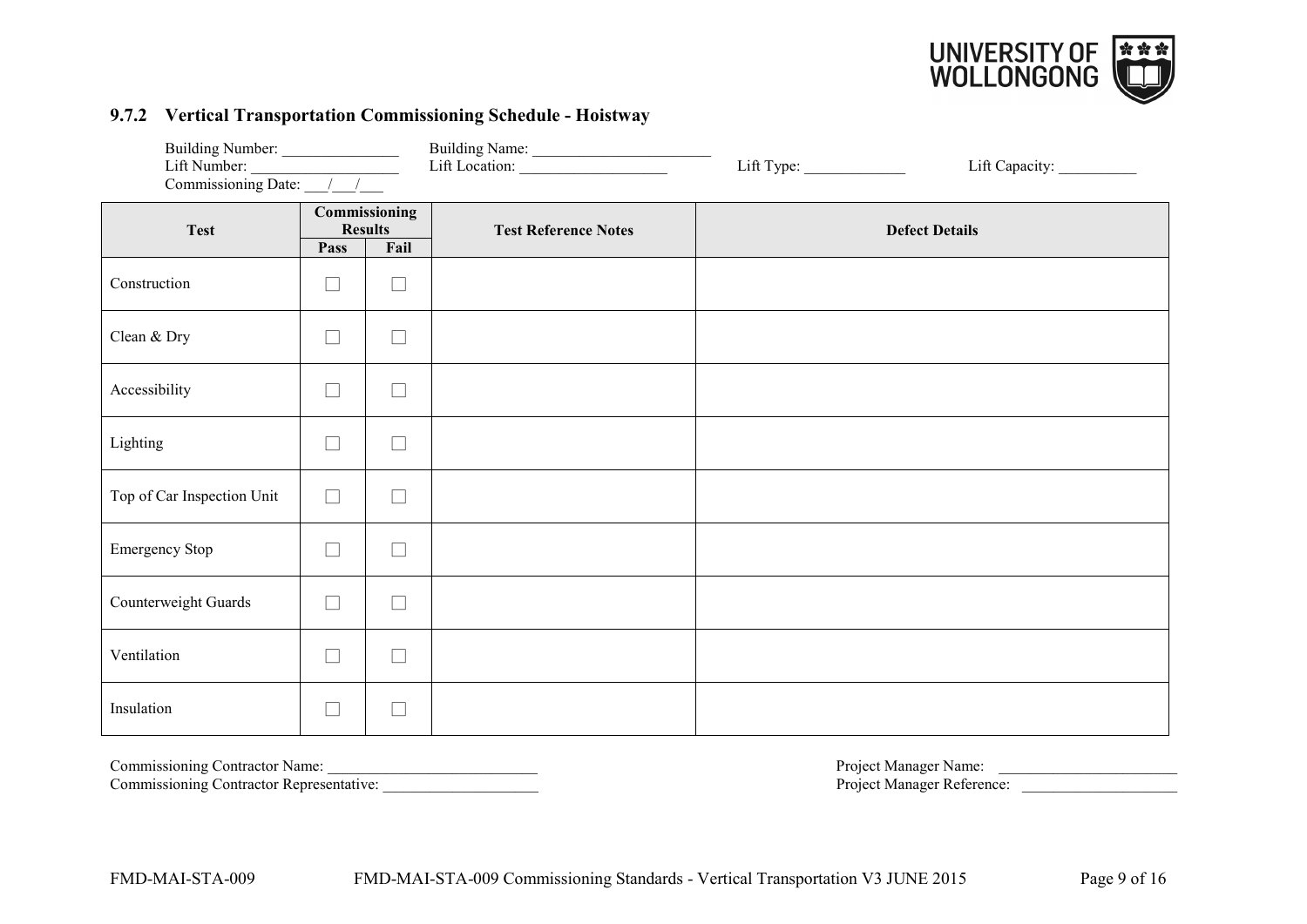

#### **9.7.3 Vertical Transportation Commissioning Schedule - Machine Room**

| Building Number:<br>Lift Number:<br>Commissioning Date: $\frac{1}{\sqrt{2\pi}}$ |                                                 |        | Building Name:<br>Lift Location: |                       |  |
|---------------------------------------------------------------------------------|-------------------------------------------------|--------|----------------------------------|-----------------------|--|
| <b>Test</b>                                                                     | Commissioning<br><b>Results</b><br>Pass<br>Fail |        | <b>Test Reference Notes</b>      | <b>Defect Details</b> |  |
| Ventilation & Cooling                                                           | $\Box$                                          | $\Box$ |                                  |                       |  |
| Lighting                                                                        | $\Box$                                          | $\Box$ |                                  |                       |  |
| Wall, Floor & Ceiling Finishes                                                  | $\Box$                                          | $\Box$ |                                  |                       |  |
| Labelling                                                                       | $\Box$                                          | $\Box$ |                                  |                       |  |
| Signage                                                                         | ப                                               | $\Box$ |                                  |                       |  |

Commissioning Contractor Name: \_\_\_\_\_\_\_\_\_\_\_\_\_\_\_\_\_\_\_\_\_\_\_\_\_\_\_ Project Manager Name: \_\_\_\_\_\_\_\_\_\_\_\_\_\_\_\_\_\_\_\_\_\_\_

<span id="page-12-0"></span>Commissioning Contractor Representative: \_\_\_\_\_\_\_\_\_\_\_\_\_\_\_\_\_\_\_\_ Project Manager Reference: \_\_\_\_\_\_\_\_\_\_\_\_\_\_\_\_\_\_\_\_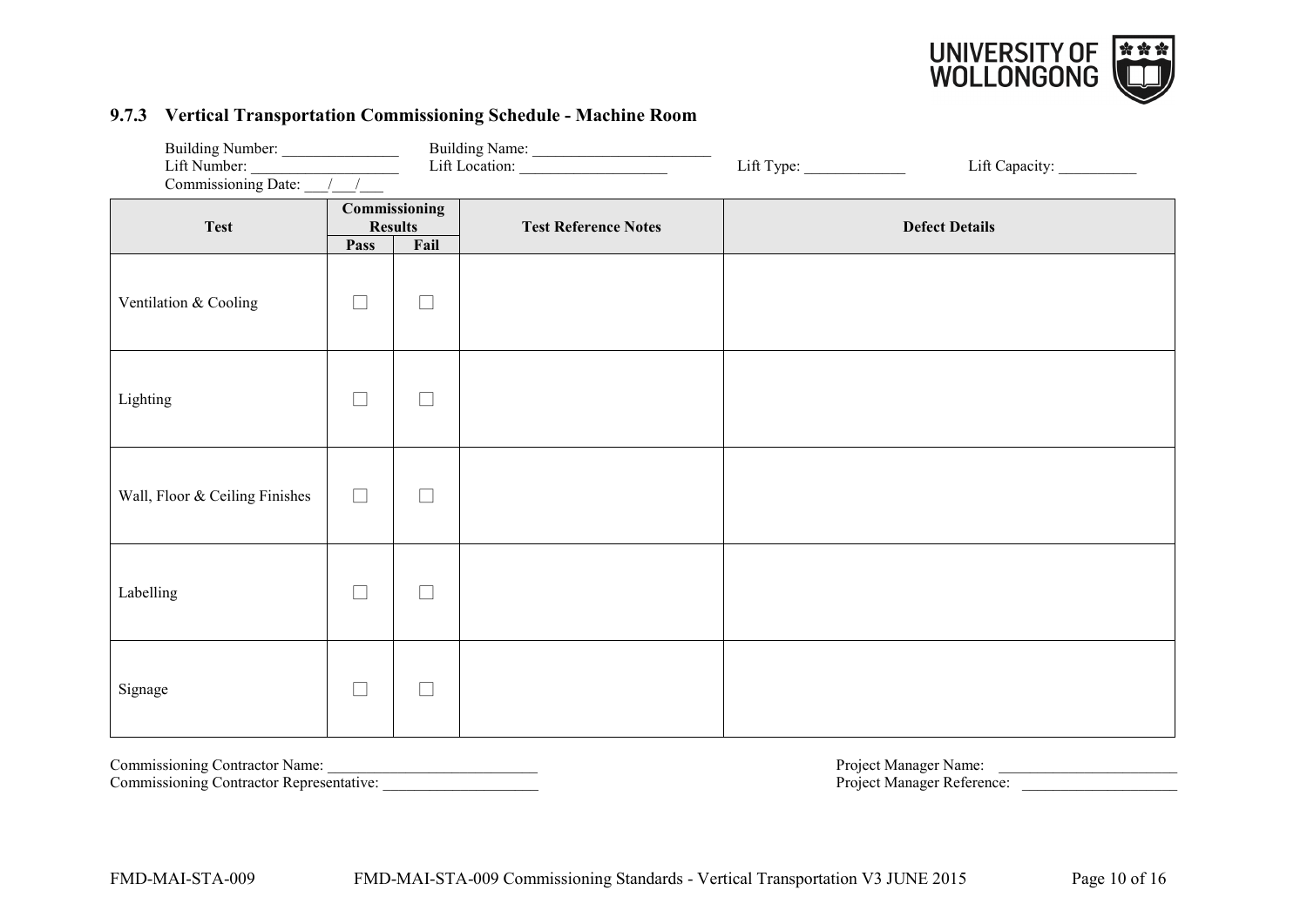

# **9.7.4 Vertical Transportation Commissioning Schedule - Lift Cars**

| Building Number:<br>Lift Number:<br>Commissioning Date: $\sqrt{\frac{1}{1-\frac{1}{1-\frac{1}{1-\frac{1}{1-\frac{1}{1-\frac{1}{1-\frac{1}{1-\frac{1}{1-\frac{1}{1-\frac{1}{1-\frac{1}{1-\frac{1}{1-\frac{1}{1-\frac{1}{1-\frac{1}{1-\frac{1}{1-\frac{1}{1-\frac{1}{1-\frac{1}{1-\frac{1}{1-\frac{1}{1-\frac{1}{1-\frac{1}{1-\frac{1}{1-\frac{1}{1-\frac{1}{1-\frac{1}{1-\frac{1}{1-\frac{1}{1-\frac{1}{1-\frac{1}{1-\frac{1}{1-\frac{1}{1$ |                                 |               | Building Name:<br>Lift Location: |                       | Lift Capacity: ___________ |  |
|--------------------------------------------------------------------------------------------------------------------------------------------------------------------------------------------------------------------------------------------------------------------------------------------------------------------------------------------------------------------------------------------------------------------------------------------|---------------------------------|---------------|----------------------------------|-----------------------|----------------------------|--|
| <b>Test</b>                                                                                                                                                                                                                                                                                                                                                                                                                                | Commissioning<br><b>Results</b> |               | <b>Test Reference Notes</b>      | <b>Defect Details</b> |                            |  |
|                                                                                                                                                                                                                                                                                                                                                                                                                                            | Pass                            | Fail          |                                  |                       |                            |  |
| Construction                                                                                                                                                                                                                                                                                                                                                                                                                               | $\Box$                          | $\Box$        |                                  |                       |                            |  |
| Lighting                                                                                                                                                                                                                                                                                                                                                                                                                                   | $\Box$                          | $\Box$        |                                  |                       |                            |  |
| Exhaust Fan                                                                                                                                                                                                                                                                                                                                                                                                                                | $\Box$                          | $\Box$        |                                  |                       |                            |  |
| <b>Emergency Phone</b>                                                                                                                                                                                                                                                                                                                                                                                                                     | $\Box$                          | $\Box$        |                                  |                       |                            |  |
| Wheel Chair Accessible                                                                                                                                                                                                                                                                                                                                                                                                                     | $\Box$                          | $\Box$        |                                  |                       |                            |  |
| Safe Rescue                                                                                                                                                                                                                                                                                                                                                                                                                                | $\Box$                          | $\mathcal{L}$ |                                  |                       |                            |  |

Commissioning Contractor Representative:

<span id="page-13-0"></span>Commissioning Contractor Name: \_\_\_\_\_\_\_\_\_\_\_\_\_\_\_\_\_\_\_\_\_\_\_\_\_\_\_ Project Manager Name: \_\_\_\_\_\_\_\_\_\_\_\_\_\_\_\_\_\_\_\_\_\_\_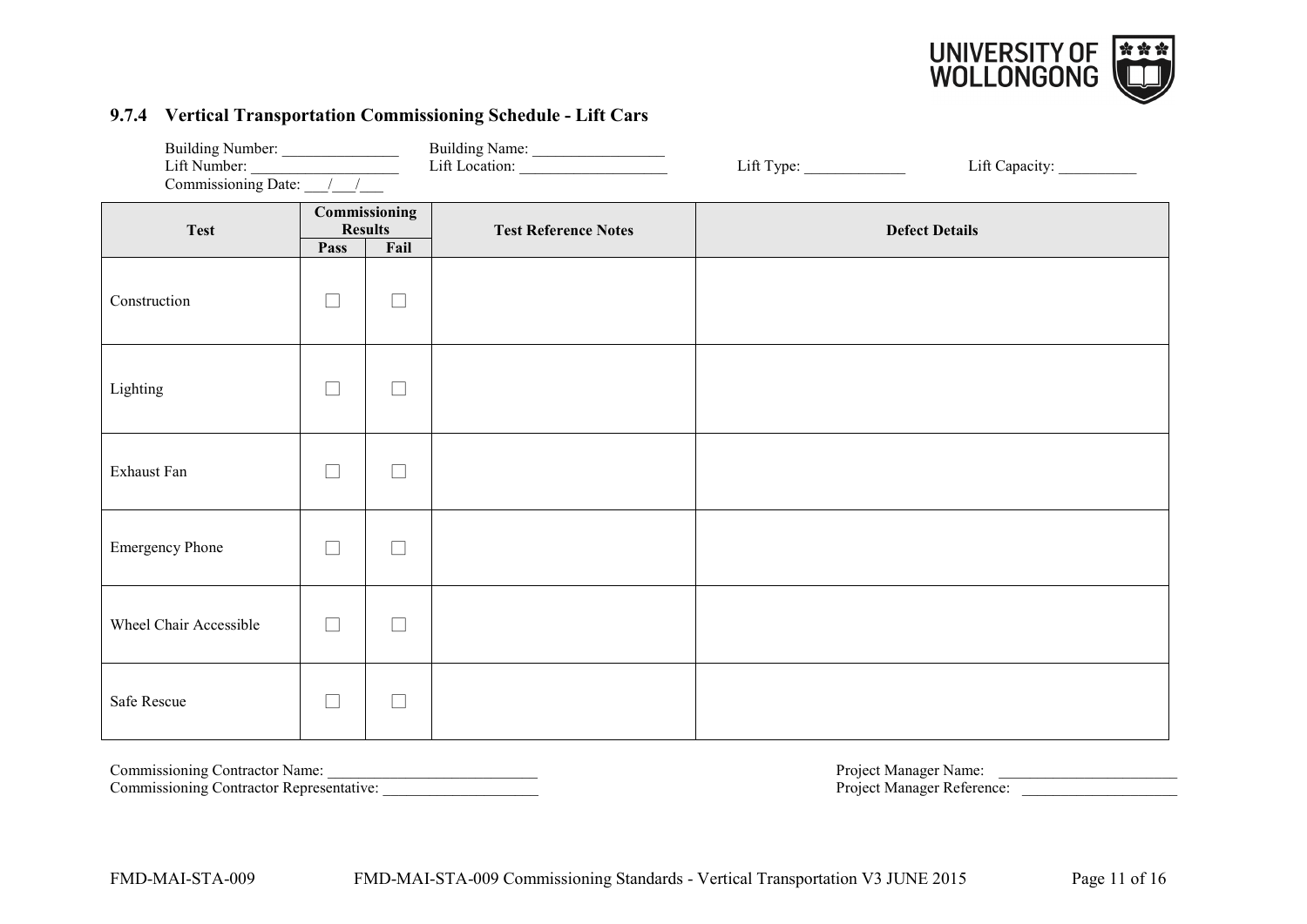

# **9.7.5 Vertical Transportation Commissioning Schedule - Lift Controls**

| Building Number:<br>Lift Number: $\frac{1}{\sqrt{1-\frac{1}{2}}\sqrt{1-\frac{1}{2}}\sqrt{1-\frac{1}{2}}\sqrt{1-\frac{1}{2}}}}$<br>Commissioning Date: $\frac{\sqrt{1-\sqrt{1-\frac{1}{2}}}$ |                                                 |                          | Building Name:<br>Lift Location: | Lift Type: |                       |  |
|---------------------------------------------------------------------------------------------------------------------------------------------------------------------------------------------|-------------------------------------------------|--------------------------|----------------------------------|------------|-----------------------|--|
| <b>Test</b>                                                                                                                                                                                 | Commissioning<br><b>Results</b><br>Fail<br>Pass |                          | <b>Test Reference Notes</b>      |            | <b>Defect Details</b> |  |
| <b>Button Height</b>                                                                                                                                                                        | ⊔                                               | $\Box$                   |                                  |            |                       |  |
| <b>Braille</b>                                                                                                                                                                              | $\Box$                                          | $\overline{\phantom{a}}$ |                                  |            |                       |  |
| <b>Button Illumination</b>                                                                                                                                                                  | $\Box$                                          | $\overline{\phantom{a}}$ |                                  |            |                       |  |
| Lift Indicator Signs                                                                                                                                                                        | $\Box$                                          |                          |                                  |            |                       |  |
| Voice Annunciation                                                                                                                                                                          | $\Box$                                          | $\sim$                   |                                  |            |                       |  |
| Lift Waiting Time                                                                                                                                                                           | $\Box$                                          | $\vert \ \ \vert$        | Time in seconds:                 |            |                       |  |
| <b>Floor Buttons</b>                                                                                                                                                                        | $\Box$                                          | $\Box$                   |                                  |            |                       |  |
| Doors Open Time                                                                                                                                                                             | $\Box$                                          | $\Box$                   |                                  |            |                       |  |
| Emergency Stop                                                                                                                                                                              | $\Box$                                          | $\Box$                   |                                  |            |                       |  |
| Doors Open Action                                                                                                                                                                           | $\Box$                                          | $\Box$                   |                                  |            |                       |  |
| Doors Close Action                                                                                                                                                                          | $\Box$                                          |                          |                                  |            |                       |  |

<span id="page-14-0"></span>

Commissioning Contractor Representative: \_\_\_\_\_\_\_\_\_\_\_\_\_\_\_\_\_\_\_\_ Project Manager Reference: \_\_\_\_\_\_\_\_\_\_\_\_\_\_\_\_\_\_\_\_

Commissioning Contractor Name: \_\_\_\_\_\_\_\_\_\_\_\_\_\_\_\_\_\_\_\_\_\_\_\_\_\_\_ Project Manager Name: \_\_\_\_\_\_\_\_\_\_\_\_\_\_\_\_\_\_\_\_\_\_\_